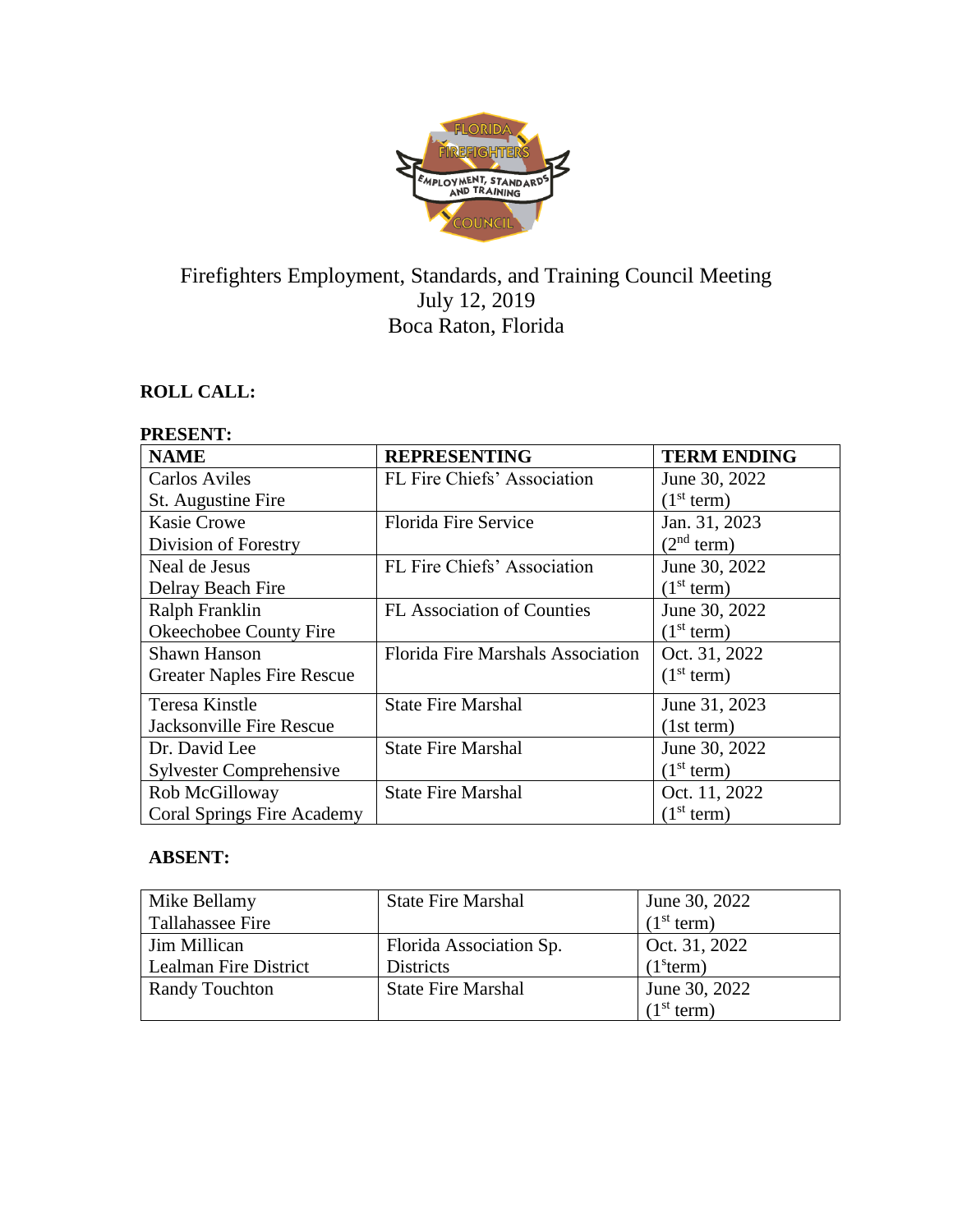The Firefighters Employment, Standards and Training Council meeting was called to order.

**On a motion duly made**, the minutes from the Firefighters Employment, Standards and Training Council held on April 1, 2019 were approved.

# **Motion carried**.

# **REPORT FROM DIVISION:** *given by Julius Halas, Director*

- Update on Hurricane Michael
	- o CFO Patronis is very thankful and has been visiting Task Force teams throughout the State.
	- o Hurricane Michael was in fact a Category 5 upon landfall
	- o SERP Plan working on new challenges
- Decon Kit Program
	- o 4, 450 kits purchased, only 10 left!
	- o Over 80% of Florida apparatus have a kit
- PTSD Legislation
	- o Rule making: needed ratification due to potential financial impact. This was included in DFS agency Bill and has passed and has been fully implemented.
- Cancer Bill
	- o Passed and in Statute 112 (not 633), 112 is the Department of Management Services as it relates.
	- o Statute indicates, SFM has rule making authority for "Employer Best Practices"
		- Protective clothing
		- Decontamination (Personal Exposure Reduction)
		- $\blacksquare$  Fire apparatus design
		- Fire station design
	- o SFM will be working along with constituent groups as well as NFPA
		- Incremental growth and enhancements
		- Rule will most likely be updated annually or bi-annually to continue to adopt new standards
		- Hope to have final rule workshop at FRE 2020
- FCDICE
	- o Requested Council to support the 2020-2021 legislative budget request (LBR) for a new FCDICE system.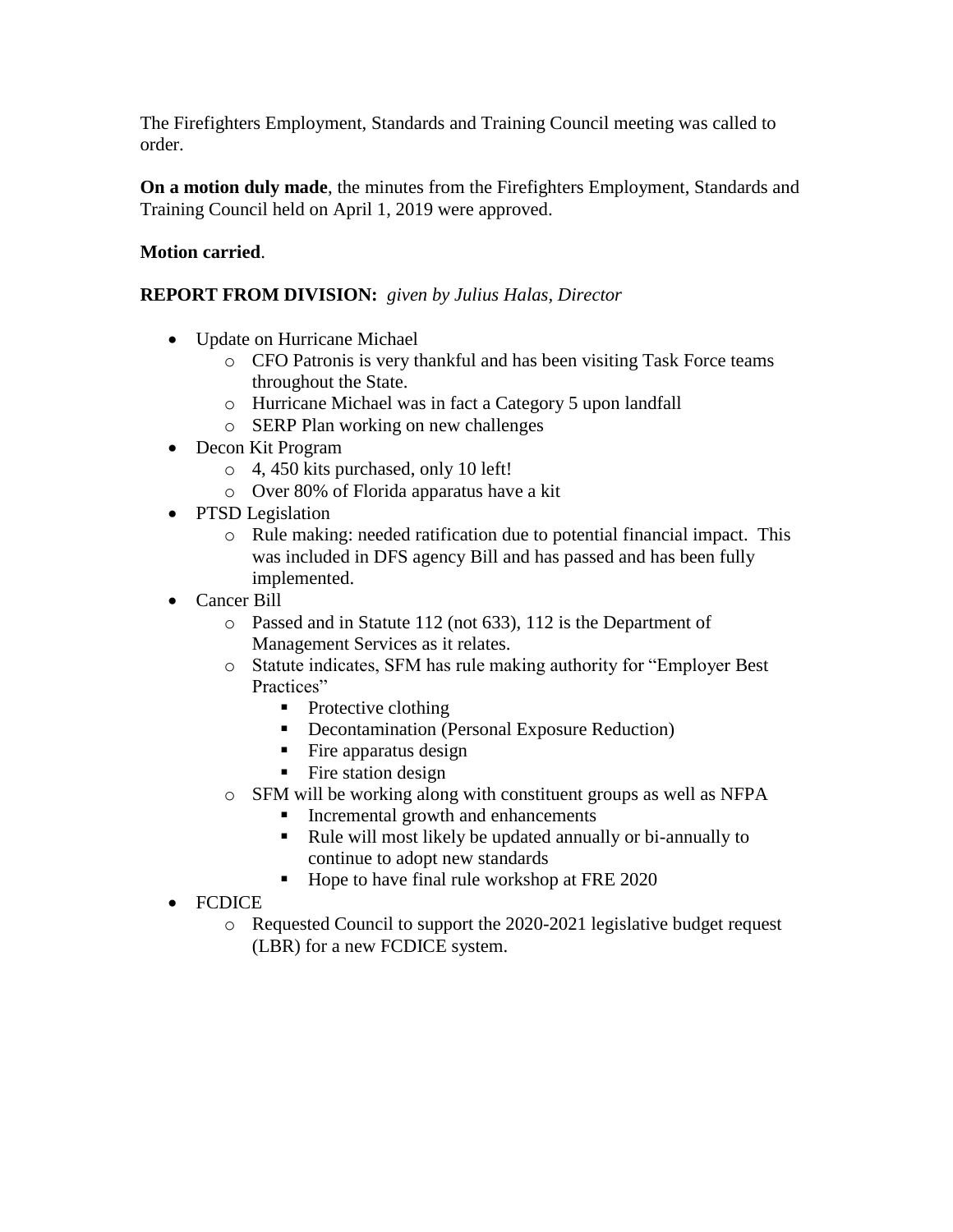# **REPORT FROM THE BUREAU:** *given by Mark Harper, Assistant Superintendent*

- Standards certification and testing (year to date)
	- $\circ$  Firefighter I 24, 352
	- $\circ$  Firefighter II 47, 435
	- $\circ$  100 150 firefighter certifications expire monthly
	- o 5,349 tests administered (minimum standards and Pearson Vue administered)
	- o Maintaining approximately 85% rate (training centers/colleges)
	- o Pro Board/IFSAC (2018)
		- 4, 118 Pro Board issued
		- 977 IFSAC issued
	- o Wildland Firefighter
		- Tracking S130/190
		- Just under 6,000 already uploaded
		- Will help greatly when deployments are needed
- Training class offerings and approvals (year to date)
	- o Offerings 7,154
	- o Approvals 4, 681
- Campus
	- o 2, 212 students on campus (year to date)
	- o Average approximately 4,500 students per year
- Firefighter Assistance Grant
	- o Received 34 applications. Approximately 30 processed and approved.
- Rule Making
	- o FFI/II Curriculum Workshop being held today at 4:30 p.m.
	- o Last May, six Listening Sessions were held throughout the State
	- o Draft document has been completed
	- o Waiting on hearing dates for the following;
		- ARFF
		- Types of Instructors Certificates (conflicting language)
		- Cancer Initiative developing "Best Practices"
- Campus Activity
	- o Had the privilege of hosting the burn survivors of Camp Amigo
		- 31 students on campus
		- 35 counsellors (from different agencies)
		- Kids had a great time and FSFC is hopeful they will return